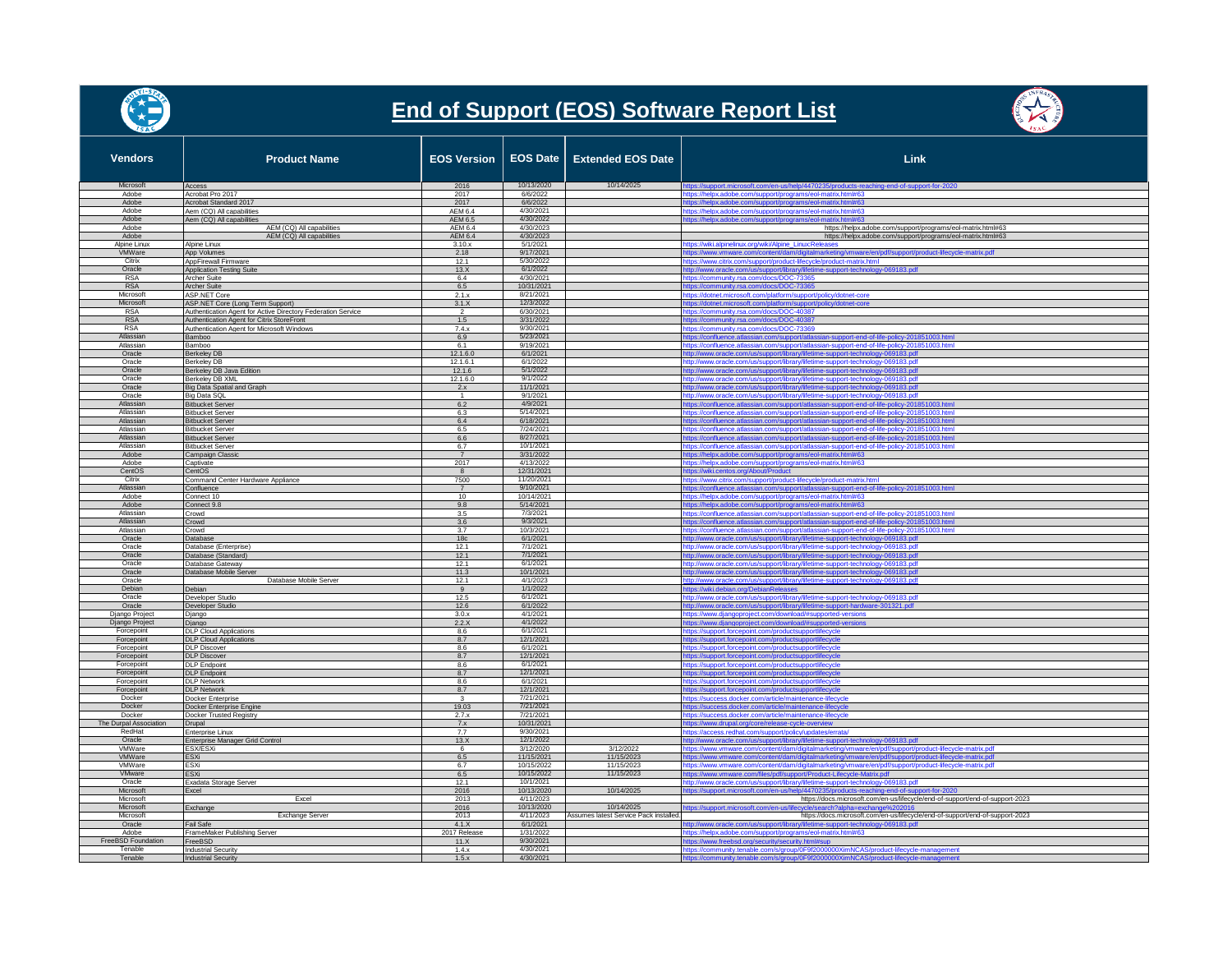| VMWare                     |                                                              |                      | 9/3/2021              |            |                                                                                                                                                                    |
|----------------------------|--------------------------------------------------------------|----------------------|-----------------------|------------|--------------------------------------------------------------------------------------------------------------------------------------------------------------------|
|                            | Integrated Openstack                                         |                      |                       |            | https://www.vmware.com/content/dam/digitalmarketing/vmware/en/pdf/support/product-lifecycle-matrix.pdf                                                             |
| Microsoft                  | Internet Information Service (IIS)                           | 10                   | 1/11/2022             | 1/11/2027  | https://support.microsoft.com/en-us/lifecycle/search?alpha=internet%20information%20service%2010                                                                   |
| Oracle                     | Java SE                                                      | 7. X                 | 7/1/2022              |            | http://www.oracle.com/us/support/library/lifetime-support-technology-069183.pdf                                                                                    |
|                            |                                                              |                      |                       |            |                                                                                                                                                                    |
| Atlassian                  | Jira                                                         | 8.1.x                | 4/4/2021              |            | https://confluence.atlassian.com/support/atlassian-support-end-of-life-policy-201851003.html                                                                       |
| Atlassian                  | Jira                                                         | 8.2                  | 5/21/2021             |            | https://confluence.atlassian.com/support/atlassian-support-end-of-life-policy-201851003.html                                                                       |
| Atlassian                  | Jira                                                         | 8.3.x                | 7/22/2021             |            | https://confluence.atlassian.com/support/atlassian-support-end-of-life-policy-201851003.html                                                                       |
| Atlassian                  | Jira                                                         | 8.4.x                | 9/9/2021              |            | https://confluence.atlassian.com/support/atlassian-support-end-of-life-policy-201851003.html                                                                       |
|                            |                                                              |                      |                       |            |                                                                                                                                                                    |
| Atlassian                  | Jira                                                         | 8.5.x                | 10/21/2021            |            | https://confluence.atlassian.com/support/atlassian-support-end-of-life-policy-201851003.html                                                                       |
| Atlassian                  | Jira Service Desk                                            | 4.1.x                | 4/4/2021              |            | https://confluence.atlassian.com/support/atlassian-support-end-of-life-policy-201851003.htm                                                                        |
| Atlassian                  | Jira Service Desk                                            | $4.2 \times$         | 5/21/2021             |            | https://confluence.atlassian.com/support/atlassian-support-end-of-life-policy-201851003.html                                                                       |
| Atlassian                  | Jira Service Desk                                            | 4.3.x                | 7/22/2021             |            |                                                                                                                                                                    |
|                            |                                                              |                      |                       |            | https://confluence.atlassian.com/support/atlassian-support-end-of-life-policy-201851003.html                                                                       |
| Atlassian                  | Jira Service Desk                                            | 4.4.x                | 9/9/2021              |            | https://confluence.atlassian.com/support/atlassian-support-end-of-life-policy-201851003.html                                                                       |
| Atlassian                  | Jira Service Desk                                            | 4.5.x                | 10/21/2021            |            | tps://confluence.atlassian.com/support/atlassian-support-end-of-life-policy-201851003                                                                              |
| Atlassian                  | Jira Software                                                | 8.1                  | 4/4/2021              |            |                                                                                                                                                                    |
|                            |                                                              |                      |                       |            | https://confluence.atlassian.com/support/atlassian-support-end-of-life-policy-201851003.html                                                                       |
| Atlassian                  | Jira Software                                                | 8.2                  | 5/21/2021             |            | https://confluence.atlassian.com/support/atlassian-support-end-of-life-policy-201851003.html                                                                       |
| Atlassian                  | Jira Software                                                | 8.3                  | 7/22/2021             |            | https://confluence.atlassian.com/support/atlassian-support-end-of-life-policy-201851003.html                                                                       |
| Atlassian                  | Jira Software                                                | 8.4.x                | 9/9/2021              |            | https://confluence.atlassian.com/support/atlassian-support-end-of-life-policy-201851003.htm                                                                        |
| Atlassian                  |                                                              |                      | 10/21/2021            |            |                                                                                                                                                                    |
|                            | Jira Software                                                | 8.5                  |                       |            | https://confluence.atlassian.com/support/atlassian-support-end-of-life-policy-201851003.html                                                                       |
| Oracle                     | Key Vault                                                    | 18                   | 4/1/2022              |            | http://www.oracle.com/us/support/library/lifetime-support-technology-069183.pdf                                                                                    |
| Microsoft                  | Lync Server                                                  | 2010                 | 4/13/2021             |            | https://support.microsoft.com/en-us/lifecycle/search/?p1=14934                                                                                                     |
| Microsoft                  | Lync Server                                                  | 2013                 | 4/11/2023             |            | https://docs.microsoft.com/en-us/lifecycle/end-of-support/end-of-support-2023                                                                                      |
|                            |                                                              |                      |                       |            |                                                                                                                                                                    |
| MariaDB                    | MariaDB                                                      | 10.2.X               | 5/23/2022             |            | https://mariadb.org/about/maintenance-policy/                                                                                                                      |
| MediaWiki                  | MediaWiki                                                    | 1.31.X               | 6/1/2021              |            | https://www.mediawiki.org/wiki/Version_lifecycle                                                                                                                   |
| Oracle                     | MySQL CLuster                                                | 7.5                  | 10/1/2021             |            | http://www.oracle.com/us/support/library/lifetime-support-technology-069183.pdf                                                                                    |
| Oracle                     | MySQL Cluster                                                | 7.4                  | 2/1/2023              |            | http://www.oracle.com/us/support/library/lifetime-support-technology-069183.pdf                                                                                    |
|                            |                                                              |                      |                       |            |                                                                                                                                                                    |
| Oracle                     | MySQL Database                                               | 8                    | 4/1/2023              |            | http://www.oracle.com/us/support/library/lifetime-support-technology-069183.pdf                                                                                    |
| Tenable                    | Nessus                                                       | 8.3.x                | 4/30/2021             |            | https://community.tenable.com/s/group/0F9f2000000XimNCAS/product-lifecycle-management                                                                              |
| Tenable                    | Nessus                                                       | 8.4.x                | 4/30/2021             |            | https://community.tenable.com/s/group/0F9f2000000XimNCAS/product-lifecycle-management                                                                              |
| Tenable                    | Nessus                                                       | 1.3.x                | 4/30/2021             |            | https://community.tenable.com/s/group/0F9f2000000XimNCAS/product-lifecycle-management                                                                              |
|                            |                                                              |                      |                       |            |                                                                                                                                                                    |
| Tenable                    | <b>Nessus</b>                                                | 8.2.x                | 4/30/2021             |            | https://community.tenable.com/s/group/0F9f2000000XimNCAS/product-lifecycle-management                                                                              |
| Tenable                    | <b>Nessus</b>                                                | 8.1.x                | 4/30/2021             |            | https://community.tenable.com/s/group/0F9f2000000XimNCAS/product-lifecycle-management                                                                              |
| Tenable                    | Nessus                                                       | 8.0.x                | 4/30/2021             |            | https://community.tenable.com/s/group/0F9f2000000XimNCAS/product-lifecycle-management                                                                              |
| Tenable                    |                                                              |                      | 4/30/2021             |            |                                                                                                                                                                    |
|                            | Nessus                                                       | 8.6.x                |                       |            | https://community.tenable.com/s/group/0F9f2000000XimNCAS/product-lifecycle-management                                                                              |
| Tenable                    | Vessus                                                       | 8.5.x                | 4/30/2021             |            | tps://community.tenable.com/s/group/0F9f2000000XimNCAS/product-lifecycle-management                                                                                |
| Tenable                    | <b>Nessus</b>                                                | 8.7.x                | 4/30/2021             |            | https://community.tenable.com/s/group/0F9f2000000XimNCAS/product-lifecycle-management                                                                              |
| Tenable                    | Nessus                                                       | 8.9.x                | 7/30/2021             |            | https://community.tenable.com/s/group/0F9f2000000XimNCAS/product-lifecycle-management                                                                              |
| Tenable                    |                                                              |                      | 4/30/2021             |            |                                                                                                                                                                    |
|                            | Nessus Agent                                                 | 7.4.x                |                       |            | https://community.tenable.com/s/group/0F9f2000000XimNCAS/product-life                                                                                              |
| Tenable                    | <b>Nessus Network Monitor</b>                                | 5.9.x                | 4/30/2021             |            | https://community.tenable.com/s/group/0F9f2000000XimNCAS/product-lifecycle-management                                                                              |
| Tenable                    | <b>Nessus Network Monitor</b>                                | 5.6.x                | 4/30/2021             |            | https://community.tenable.com/s/group/0F9f2000000XimNCAS/product-lifecycle-management                                                                              |
| Tenable                    | <b>Nessus Network Monitor</b>                                | 5.10.x               | 4/30/2021             |            | https://community.tenable.com/s/group/0F9f2000000XimNCAS/product-life                                                                                              |
| Microsoft                  |                                                              | 2.2.X                | 9/10/2022             |            | https://github.com/dotnet/core/blob/master/microsoft-support.md                                                                                                    |
|                            | NET Core                                                     |                      |                       |            |                                                                                                                                                                    |
| Citrix                     | NetScaler Firmware                                           | 13                   | 5/15/2021             |            | ttps://www.citrix.com/support/product-lifecycle/product-matrix.html                                                                                                |
| Citrix                     | NetScaler Firmware                                           | 12.1                 | 5/30/2022             |            | https://www.citrix.com/support/product-lifecycle/product-matrix.html                                                                                               |
| Citrix                     | NetScaler Gateway Firmware                                   | 13                   | 5/15/2021             |            | https://www.citrix.com/support/product-lifecycle/product-matrix.html                                                                                               |
| Citrix                     |                                                              | 12.1                 | 5/30/2022             |            |                                                                                                                                                                    |
|                            | NetScaler Gateway Firmware                                   |                      |                       |            | https://www.citrix.com/support/product-lifecycle/product-matrix.html                                                                                               |
| Citrix                     | NetScaler Platform                                           | <b>MPX/SDX 11540</b> | 10/15/2022            |            |                                                                                                                                                                    |
|                            |                                                              |                      |                       |            | ttps://www.citrix.com/support/product-lifecycle/product-matrix.html                                                                                                |
| Citrix                     | NetScaler Platform                                           |                      | 10/15/2022            |            |                                                                                                                                                                    |
|                            |                                                              | MPX/SDX 11542        |                       |            | ttps://www.citrix.com/support/product-lifecycle/product-matrix.html                                                                                                |
| Citrix                     | NetScaler Platform                                           | MPX/SDX 11520        | 10/15/2022            |            | https://www.citrix.com/support/product-lifecycle/product-matrix.html                                                                                               |
| Citrix                     | NetScaler Platform                                           | MPX 11504            | 10/15/2022            |            | https://www.citrix.com/support/product-lifecycle/product-matrix.html                                                                                               |
| Citrix                     | <b>VetScaler Platform</b>                                    | <b>MPX/SDX 11530</b> | 10/15/2022            |            | https://www.citrix.com/support/product-lifecycle/product-matrix.html                                                                                               |
| Citrix                     | NetScaler Platform                                           | MPX/SDX 11515        | 10/15/2022            |            | https://www.citrix.com/support/product-lifecycle/product-matrix.html                                                                                               |
| Citrix                     |                                                              |                      |                       |            |                                                                                                                                                                    |
|                            | NetScaler Platform                                           | $VPX-10$             | 11/25/2022            |            | https://www.citrix.com/support/product-lifecycle/product-matrix.html                                                                                               |
| Citrix                     | NetScaler Platform                                           | VPX-6                | 11/25/2022            |            | https://www.citrix.com/support/product-lifecycle/product-matrix.html                                                                                               |
| Citrix                     | NetScaler Platform                                           | <b>VPX-16</b>        | 11/25/2022            |            | https://www.citrix.com/support/product-lifecycle/product-matrix.html                                                                                               |
| Citrix                     | NetScaler Platform                                           | $VPX-4$              | 11/25/2022            |            |                                                                                                                                                                    |
| Citrix                     | NetScaler Platform                                           | $VPX-12$             | 11/25/2022            |            | https://www.citrix.com/support/product-lifecycle/product-matrix.html                                                                                               |
|                            |                                                              |                      |                       |            | https://www.citrix.com/support/product-lifecycle/product-matrix.html                                                                                               |
| Citrix                     | NetScaler Platform                                           | <b>VPX-20</b>        | 11/25/2022            |            | https://www.citrix.com/support/product-lifecycle/product-matrix.html                                                                                               |
| Citrix                     | NetScaler Platform                                           | $VPX-8$              | 11/25/2022            |            | https://www.citrix.com/support/product-lifecycle/product-matrix.html                                                                                               |
| <b>RSA</b>                 | NetWitness Appliance                                         |                      | 10/31/2021            |            | https://community.rsa.com/docs/DOC-73378#jive_content_id_Appliance_Hardware_Platforms                                                                              |
| <b>RSA</b>                 |                                                              | VNX <sub>2</sub>     | 1/31/2023             |            |                                                                                                                                                                    |
|                            | NetWitness Storage Appliance                                 |                      |                       |            | https://community.rsa.com/t5/product-life-cycle/product-version-life-cycle-for-rsa-netwitness-platform/ta-p/569875                                                 |
| Node IS                    | Node.is                                                      | 10 <sup>1</sup>      | 4/1/2021              |            | https://nodejs.org/en/about/releases/                                                                                                                              |
| OpenJS Foundation          | Node.js                                                      | 10                   | 4/30/2021             |            | https://nodejs.org/en/about/releases/                                                                                                                              |
| NodeJS                     | Node.js                                                      | 12                   | 4/1/2022              |            | https://nodejs.org/en/about/releases/                                                                                                                              |
| NodeJS                     | Node.js                                                      | 14                   | 4/30/2023             |            | https://nodejs.org/en/about/releases/                                                                                                                              |
| Oracle                     | <b>NoSOI</b>                                                 |                      | 6/1/2021              |            |                                                                                                                                                                    |
|                            |                                                              | 12.1.2               |                       |            | http://www.oracle.com/us/support/library/lifetime-support-technology-069183.pdf                                                                                    |
| Oracle                     | NoSQL                                                        | 12.1.3               | 3/1/2022              |            | http://www.oracle.com/us/support/library/lifetime-support-technology-069183.pdf                                                                                    |
| VMware                     | NSX-T Data Center                                            | 2.5                  | 9/19/2022             |            | https://www.vmware.com/files/pdf/support/Product-Lifecycle-Matrix.pdf                                                                                              |
| Microsoft                  | Office                                                       | 2016                 | 10/13/2020            | 10/14/2025 | https://support.microsoft.com/en-us/lifecycle/search?alpha=Office%20Standard%202016                                                                                |
| Microsoft                  | Office                                                       | 2013                 | 4/11/2023             |            |                                                                                                                                                                    |
| Microsoft                  |                                                              | $15.$ *              | 4/11/2023             |            | https://docs.microsoft.com/en-us/lifecycle/end-of-support/end-of-support-2023                                                                                      |
|                            | Office Compatibility Pack                                    |                      |                       |            | https://support.microsoft.com/en-us/lifecycle?p1=18412                                                                                                             |
| Microsoft                  | OneNote                                                      | 2016                 | 10/13/2020            | 10/14/2025 | https://support.microsoft.com/en-us/help/4470235/products-reaching-end-of-support-for-20                                                                           |
| Microsoft                  | OneNote                                                      | 2013                 | 4/11/2023             |            | https://docs.microsoft.com/en-us/lifecycle/products/microsoft-onenote-2013                                                                                         |
| Microsoft                  | OneNote                                                      | 2013                 | 4/11/2023             |            | https://docs.microsoft.com/en-us/lifecycle/end-of-support/end-of-support-2023                                                                                      |
| Microsoft                  |                                                              |                      | 10/13/2020            | 10/14/2025 |                                                                                                                                                                    |
|                            | Outlook                                                      | 2016                 |                       |            | https://support.microsoft.com/en-us/help/4470235/products-reaching-end-of-support-for-20                                                                           |
| The PHP Group              | PHP                                                          | 7.3                  | 12/6/2021             |            | https://www.php.net/supported-versions.php                                                                                                                         |
| <b>RSA</b>                 | Pluggable Authenticaion Module                               | 8.1                  | 11/30/2021            |            | ttps://community.rsa.com/docs/DOC-73369                                                                                                                            |
| PostgreSQL                 | PostegreSQL                                                  | 10 <sup>1</sup>      | 11/10/2022            |            | https://www.postgresql.org/support/versioning/                                                                                                                     |
|                            |                                                              | 9.6                  |                       |            |                                                                                                                                                                    |
| PostgreSQL                 | PostgreSQL                                                   |                      | 11/11/2021            |            | https://www.postgresql.org/support/versioning/                                                                                                                     |
| Microsoft                  | PowerPoint                                                   | 2016                 | 10/13/2020            | 10/14/2025 | https://support.microsoft.com/en-us/help/4470235                                                                                                                   |
| Microsoft                  | PowerPoint                                                   | 2013                 | 4/11/2023             |            | https://docs.microsoft.com/en-us/lifecycle/end-of-support/end-of-support-2023                                                                                      |
| Microsoft                  | Project                                                      | 2013                 | 4/11/2023             |            | https://docs.microsoft.com/en-us/lifecycle/end-of-support/end-of-support-2023                                                                                      |
|                            |                                                              |                      |                       |            |                                                                                                                                                                    |
| Python Software Foundation | Python                                                       | 3.6                  | 12/23/2021            |            | //ttps://devguide.python.org/                                                                                                                                      |
| <b>IBM</b>                 | Rational Focal Point                                         | 6.6.x                | 6/30/2021             |            | https://www-01.ibm.com/software/support/lifecycleapp/PLCSearch.wss?q=Rational+Focal+Point&ibm-search=Search                                                        |
| <b>IBM</b>                 | Rational Focal Point                                         | 6.5.x                | 6/30/2021             |            | https://www-01.ibm.com/software/support/lifecycleapp/PLCSearch.wss?q=Rational+Focal+Point&ibm-search=Search                                                        |
| <b>IRM</b>                 |                                                              | 7.0.x                | 6/30/2021             |            | https://www-01.ibm.com/software/support/lifecycleapp/PLCSearch.wss?g=Rational+Purify+for+Linux+and+UNIX&ibm-s                                                      |
|                            | Rational Purify for Linux and UNIX                           |                      |                       |            |                                                                                                                                                                    |
| <b>IBM</b>                 | Rational Purify for Windows                                  | 7.0.x                | 6/30/2021             |            | https://www-01.ibm.com/software/support/lifecycleapp/PLCSearch.wss?q=Rational+Purify+for+Windows&ibm-search=Search                                                 |
| <b>IBM</b>                 | Rational PurifyPlus Enterprise Edition                       | 7.0.x                | 6/30/2021             |            | https://www-01.ibm.com/software/support/lifecycleapp/PLCSearch.wss?q=Rational+PurifyPlus+Enterprise+Edition&ibm-search=Search                                      |
| <b>IBM</b>                 | Rational PurifyPlus for Linux and UNIX                       | 7.0.x                | 6/30/2021             |            | https://www-01.ibm.com/software/support/lifecycleapp/PLCSearch.wss?q=Rational+PurifyPlus+for+Linux+and+UNIX&ibm-search=Sea                                         |
| <b>IBM</b>                 | Rational PurifyPlus for Windows                              | 7.0.x                | 6/30/2021             |            |                                                                                                                                                                    |
| <b>IBM</b>                 |                                                              | 11.4x                | 9/30/2021             |            | https://www-01.ibm.com/software/support/lifecycleapp/PLCSearch.wss?q=Rational+PurifyPlus+for+Windows&ibm-search=Search                                             |
|                            | Rational System Architect                                    |                      |                       |            | tps://www-01.ibm.com/software/support/lifecycleapp/PLCSearch.wss?q=Rational+S                                                                                      |
| Oracle<br>Oracle           | Rdb and Oracle CODASYL Database<br><b>REST Data Services</b> | 7.3<br>17.4          | 9/1/2021<br>12/1/2022 |            | http://www.oracle.com/us/support/library/lifetime-support-technology-069183.pdf<br>http://www.oracle.com/us/support/library/lifetime-support-technology-069183.pdf |